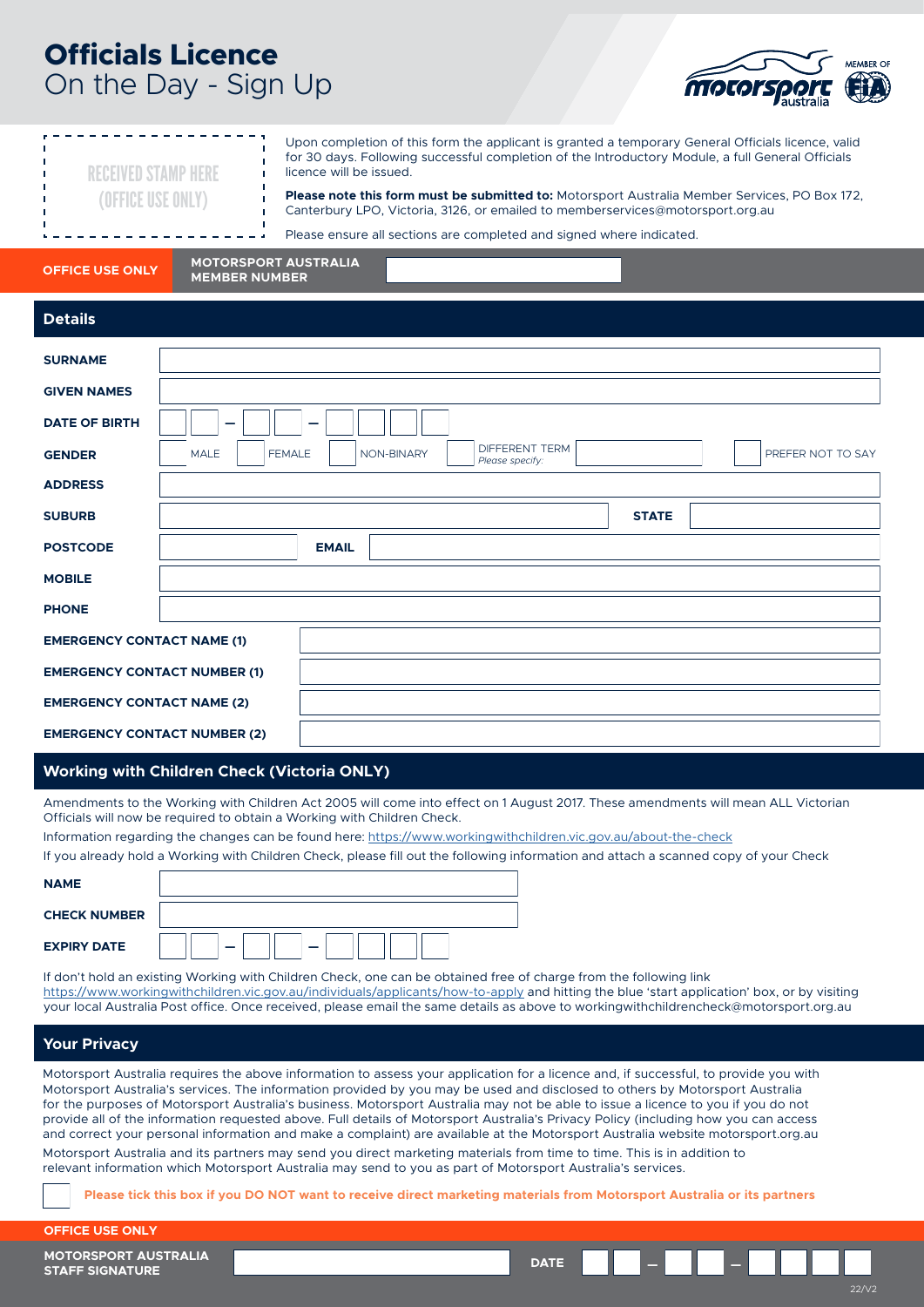

# **Risk Warning and Disclaimer**

**Motorsport Activities are inherently dangerous recreational activities and there is significant risk of injury, disability or death. If you do not wish to be exposed to such risks, then you should not participate in the Motorsport Activities.**

### **Acknowledgement of Risks**

- I acknowledge that the risks associated with attending or participating in Motorsport Activities include but are **not limited** to the risk that I may suffer harm as a result of:
- motor vehicles (or parts of them) colliding with other motor vehicles or persons or property; • other participants acting dangerously or with lack of skills;
- high levels of noise exposure;
- 
- acts of violence and other harmful acts (whether intentional or inadvertent) committed by persons attending or participating in the event; and and the failure or unsuitability of facilities (including grand-stands, fences

**Exclusion of Liability, Release and Indemnity** In exchange for being able to attend or participate in the Motorsport Activities, **I will and agree to:** 

- to **release** Motorsport Australia and the Entities to the extent that any or all of them are providing Recreational Services from all liability for:
	- my **death**;
	- any **physical or mental injury** (including the aggravation, acceleration or recurrence of such an injury);
	-
	- the contraction, aggravation or acceleration of a **disease** including but not only COVID-19;<br>• the coming into existence, the aggravation, acceleration or recurrence of any other **condition, circumstance, occurrence, act state of affairs:**
		- that is or may be harmful or disadvantageous to me or the community; or
	- that he or may be harmland the absoluting goods to me or the community,
	- any claim for any costs and expenses I may incur as a consequence of any of the above; arising from my participation in or attendance at the Motorsport Activities;
- 
- to **indemnify and hold harmless and keep indemnified** Motorsport Australia and the Entities to the maximum extent permitted by law in respect of any Claim by any person; and to attend at or participate in the Motorsport Activities at my own risk.

### **I understand that:**

- nothing in this document excludes, restricts or modifies any rights that I may have as a result of significant personal injury that is caused by the Reckless Conduct of Motorsport Australia and the Entities as the supplier of the Motorsport Activities and Recreational Services;
- nothing in this document prevents Motorsport Australia and the Entities from relying on any laws (including statute and common law) that limit or preclude their liability; • nothing in this document excludes any term or guarantee which under statute cannot be excluded, however the liability of Motorsport Australia and the Entities is limited to the minimum liability allowable by law;
- nothing in this document precludes me from making a claim under a Motorsport Australia insurance policy where I am expressly entitled to make a claim under that insurance policy; and
- Motorsport Australia has arranged for limited personal injury insurance coverage which may provide me with some protection for loss, damage or injury that I may suffer during my participation in the Motorsport Activities. I acknowledge and accept that the insurance taken out by Motorsport Australia may not provide me with full indemnity for loss, damage or injury that I may suffer during my participation in the Motorsport Activities, and that I may have to pay the excess if a Claim is made under an insurance policy on my behalf. I agree that my own insurance arrangements are ultimately my responsibility and I will arrange any additional coverage at my expense after taking into account Motorsport Australia's insurance arrangements, this document and my own circumstances.

### **Where Motorsport Activities are held in the following jurisdictions, I acknowledge that I have also read and accept the following warnings:**

Under Australian Government Consumer Law (which is part of the **Competition and Consumer Act 2010 (Commonwealth)**), several guarantees are implied into contracts for the supply of certain goods and services. I agree that the application of all or any of the provisions of Subdivision B of Division 1 of Part 3-2 of Australian Consumer Law (i.e. guarantees relating to the supply of services), the exercise of rights conferred by those provisions, and any liability of Motorsport Australia and the Entities for a failure to comply with any such guarantees, are<br>excluded. However, such exclus

- 
- death, physical or mental injury (including aggravation, acceleration or recurrence of such an injury of the individual); contraction, aggravation or acceleration of a disease of an individual; or
- the coming into existence, the aggravation, acceleration or recurrence of any other condition, circumstance, occurrence, activity, form of behaviour, course of conduct or state of affairs<br>in relation to an individual that This exclusion does not apply to significant personal injury suffered by me as a result of the reckless conduct of Motorsport Australia and the Entities.

### **Warning Applicable in Relation to Motorsport Activities Held in Victoria**

**Warning Under The Australian Consumer Law and Fair Trading Act 2012:** 

Under **The Australian Consumer Law (Victoria)**, several statutory quarantees apply to the supply of certain goods and services. These quarantees mean that the supplier named on this form is required to ensure that the recreational services it supplies to me

- are rendered with due care and skill;
- are reasonably fit for any purpose which I either expressly or by implication, make known to the supplier; and

● might reasonably be expected to achieve any result I have made known to the supplier.<br>Under section 22 of the **Australian Consumer Law and Fair Trading Act 2012 (Vic)**, the supplier is entitled to ask me to agree that t if I sign this form, I am agreeing that any rights to sue the supplier under the **Australian Consumer Law and Fair Trading Act 2012** if I am killed or injured because the services were not in

accordance with these guarantees, are excluded, restricted or modified in the way set out in this form.<br>**Note:** I note that the change to my rights, as set out in this form, does not apply if my death or injury is due to g

"Gross negligence" in relation to an act or omission, means doing the act or omitting to do an act with reckless disregard, with or without consciousness, for the consequences of the act or<br>omission. See regulation 5 of th

**Warning Applicable in Relation to Motorsport Activities Held in South Australia**<br>Under sections 60 and 61 of **The Australian Consumer Law (SA)**, if a person in trade or commerce supplies me with services (including recrea that those services:

will be rendered with due care and skill; and

- any product resulting from those services, will be reasonably fit for the purpose for which the services are being acquired (as long as that purpose is made known to the supplier); and any product resulting from those services, will be of such a nature, and quality, state or condition, that they might reasonably be expected to achieve the result that the consumer wishes
- to achieve, (as long as that wish is made known to the supplier or a person with whom negotiations have been conducted in relation to the acquisition of the services.

### **Excluding, Restricting or Modifying My Rights:**

Under section 42 of the **Fair Trading Act 1987 (SA)**, the supplier of recreational services is entitled to ask me to agree to exclude, restrict or modify their liability for any personal injury<br>suffered by me or another pe supplier's liability with the result that compensation may not be payable if I or the third party consumer suffer personal injury.

### **Important:**

I do not have to agree to exclude, restrict or modify my rights by signing this form. The supplier may refuse to provide me with the services if I do not agree to exclude, restrict or modify my<br>rights by signing this form. rights. A parent or guardian of a child who acquires recreational services for the child cannot legally agree to exclude, restrict or modify the child's rights.

## **Agreement to exclude, restrict or modify my rights:**

I agree that the liability of Motorsport Australia and the Entities for any death or personal injury that may result from the supply of the recreational services that may be suffered by me (or a<br>person for whom or on whose

# **Definitions:**

- a. "Claim" means and includes any action, suit, proceeding, claim, demand or cause of action however arising including but not limited to negligence, BUT does NOT include a claim under a Motorsport Australia insurance policy by any person expressly entitled to make a claim under that insurance policy;
- b. "Entities" means event and competition organisers/promoters/managers, land and track owners/managers/administrators/lessees, Motorsport Australia affiliated clubs, state and<br>territory governments and insureds listed in related bodies corporate) and each of their organs and agencies, officers/president/directors/executives, employees, servants, agents, partners, providers, members, competitors, drivers, co-drivers, navigators, officials, crew members, service crew, delegates, licence holders, representatives, commissions, committees, advisers, trustees, councils, panels,<br>shareholders, volunteers, officials, appoi
- c. "Motorsport Activities" means any motorsport activities or Recreational Services which are permitted or approved which Motorsport Australia regulates or administers or otherwise are<br>under the responsibility / control of
- d. "Motorsport Australia" means the Confederation of Australia Motor Sport Ltd. trading as Motorsport Australia;
- e. "Reckless Conduct" means conduct where the supplier of the recreational services is aware, or should reasonably have been aware, of a significant risk that the conduct could result in personal injury to another person and engages in the conduct despite the risk and without adequate justification;
- f. "Recreational Services" means (unless otherwise defined in this document) services that consist of participation in:
	- a. a sporting activity; or<br>b. a similar leisure time in
		- a similar leisure time pursuit or any other activity that:
		- i. involves a significant degree of physical exertion or physical risk; and<br>i. is undertaken for the purposes of recreation opieves at leisure